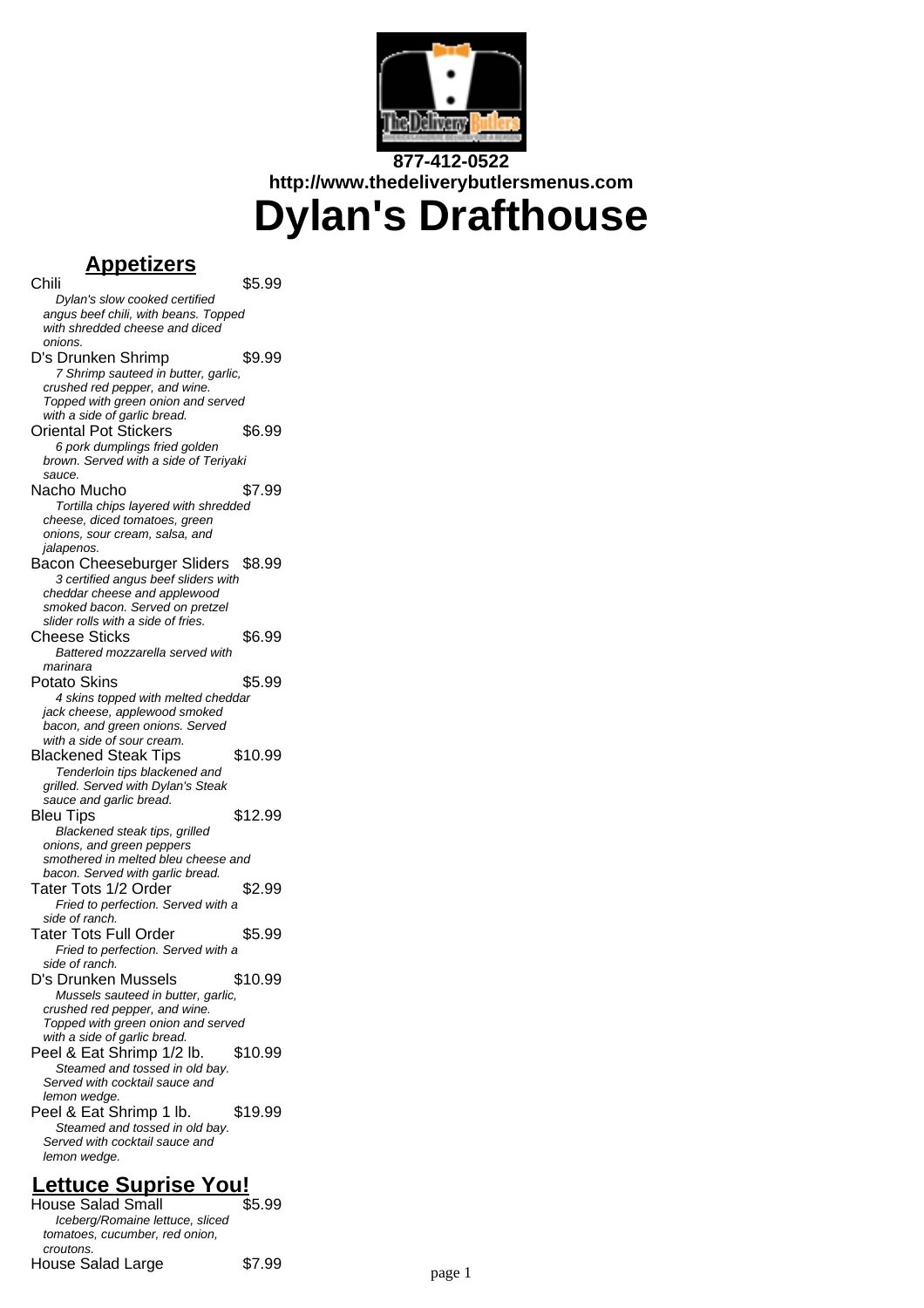Iceberg/Romaine lettuce, sliced tomatoes, cucumber, red onion, croutons. Cobb Salad Small \$7.99 Iceberg/Romaine lettuce, sliced egg, sliced turkey, cheddar, applewood smoked bacon crumbles, red onion. Cobb Salad Large \$9.99 Iceberg/Romaine lettuce, sliced egg, sliced turkey, cheddar, applewood smoked bacon crumbles, red onion. Classic Caesar Small \$5.99 Crisp Romaine, parmesan/Romano, and croutons. Tossed in house made Caesar dressing. Classic Caesar Large \$7.99 Crisp Romaine, parmesan/Romano, and croutons. Tossed in house made Caesar dressing. Buffalo Chicken Small \$9.99 Iceberg/Romaine lettuce blend, cucumber, tomato slices, red onion, house made bleu cheese dressing. Topped with grilled or fried Buffalo chicken and bleu cheese crumbles. Buffalo Chicken Large \$11.99 Iceberg/Romaine lettuce blend, cucumber, tomato slices, red onion, house made bleu cheese dressing. Topped with grilled or fried Buffalo chicken and bleu cheese crumbles. Lettuce Wedge  $$7.99$ Crispy Iceberg lettuce wedge, bacon crumbles and diced tomatoes. Served with house made bleu cheese dressing. **Burgers Your Way!** The Burger \$7.99 Build it to your specifications. Don't

| <b>Dulla it to your specifications. Don't</b> |         |
|-----------------------------------------------|---------|
| be afraid to double down!                     |         |
| Home Wrecker                                  | \$12.99 |
| Served on a toasted bun and                   |         |
| topped with Cheddar cheese,                   |         |
| applewood smoked bacon, an onion              |         |
| ring, chili, lettuce, and tomato.             |         |
| Rise and Shine                                | \$10.99 |
| Cheddar cheese, Applewood                     |         |
| smoked bacon, and fried egg on a              |         |
| toasted bun.                                  |         |
| Black Jack Burger                             | \$8.99  |
| Grilled with blackening seasoning,            |         |
| topped with pepper jack cheese.               |         |
| Patty Melt                                    | \$8.99  |
| Marble rye, Swiss cheese, grilled             |         |
| onions, and thousand Island                   |         |
| dressing.                                     |         |
| Tangled Up In Bleu                            | \$9.99  |
| Melted bleu cheese crumbles and               |         |
| applewood smoked bacon.                       |         |
| Grilled Cheese Burger                         | \$11.99 |
| Melted cheddar cheese and                     |         |
| applewood smoked bacon between 2              |         |
| grilled cheese sandwiches.                    |         |
|                                               |         |

#### **Wrapped Up!**

Turkey Club Wrap \$9.99 Iceberg lettuce, diced tomato, cheddar jack cheese, applewood smoked bacon, turkey, and ranch dressing. Chicken Caesar Wrap \$9.99 Our classic Caesar salad with your choice of grilled or crispy chicken. Steak Caesar \$10.99 Our classic Caesar salad with blackened steak tips. BLT Wrap \$8.99 Crisp iceberg lettuce, applewood smoked bacon, diced tomatoes, and page 2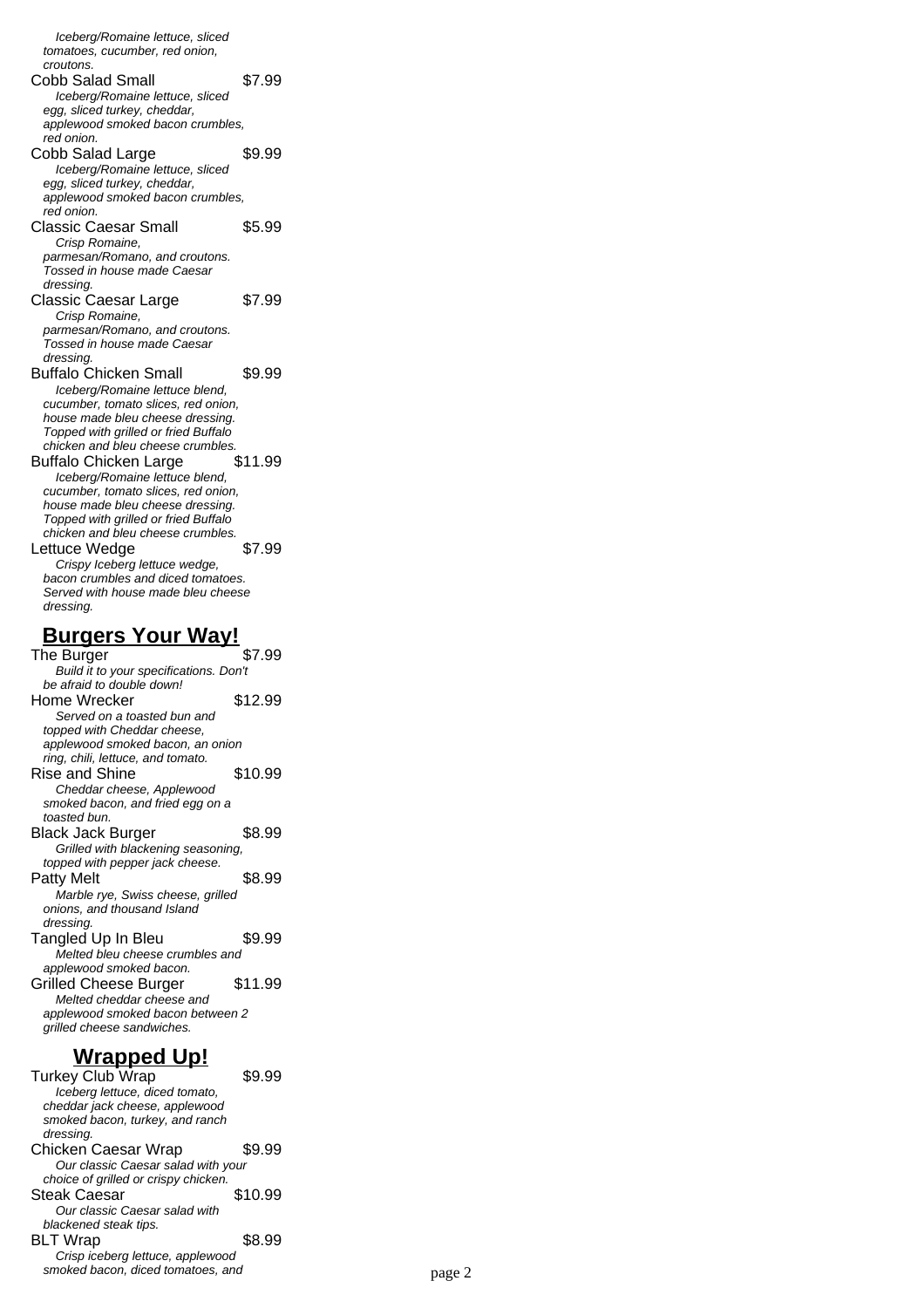mayo. Black and Bleu Wrap \$9.99 Blackened tenderloin steak tips, bleu cheese dressing, tomato, and iceberg lettuce. Buffalo Chicken \$9.99 Grilled or fried chicken tossed in Buffalo sauce and wrapped with shredded iceberg lettuce, diced tomato, and bleu cheese dressing.

#### **Sandwiches**

Gyro \$8.99 Grilled lamb on a toasted pita with tzatziki cucumber sauce, lettuce, and diced tomato. Turkey Swiss \$9.99 Oven roasted turkey, Swiss cheese, mayo, lettuce, tomato, onion and pickle served on marble rye. Cold or Grilled. Chicken Sandwich \$9.99 7 oz. chicken breast grilled or fried. Served with iceberg lettuce, tomato, onion, and pickle on a kaiser roll. Philly Cheese Steak \$9.99 Shaved ribeye or chicken with sauteed onions, green peppers, mozzarella cheese, and mushrooms. Ribeye Sandwich \$14.99 10 oz. hand cut ribeye grilled to your specifications. Served on garlic bread with lettuce, tomato, and onion with a side of Dylan's steak sauce. Big Fish \$10.99 Tender fried white fish fillet rolled in panko breading with lettuce, tomato, onion, pickle, and tartar sauce on Kaiser roll. served with a side of slaw. French Dip \$9.99 Warm sliced roast beef and melted provolone cheese on a toasted hoagie roll, served with fries and au jus. Pastrami Melt \$8.99 Hot pastrami shaved thin and topped with melted Swiss. Served on a toasted hoagie roll with a side of Dijon mustard. Bacon Lettuce Tomato \$8.99 Served on Texas toast piled high with applewood smoked bacon, fresh tomatoes, mayo and iceberg lettuce. Pork Tenderloin \$9.99 Pounded thin, lightly breaded and fried on a kaiser roll. Served with lettuce, tomato, onion, pickle, and horseradish mayo. Reuben \$9.99 Grilled lean corned beef, sauerkraut, melted Swiss cheese, thousand island dressing on grilled marble rye. Spanish Chicken Sandwich \$10.99 8 oz blackened chicken breast on a toasted bun topped with chorizo, melted pepperjack cheese and a fried egg. D's Steak Sandwich \$11.99 Grilled, blackened tenderloin tips, sauteed onions, green peppers, and melted mozzarella on a grilled hoagie roll. **Enticing Entrees**

| Chicken Fingers                        | \$9.99  |        |
|----------------------------------------|---------|--------|
| Served with honey mustard. (4)         |         |        |
| Grilled Chicken Breast                 | \$10.99 |        |
| 7 oz. chicken breast grilled,          |         |        |
| blackened, or Caribbean jerk.          |         |        |
| <b>Steak Tips</b>                      | \$14.99 |        |
| Blackened tenderloin tips sauteed      |         |        |
| with onions and green peppers,         |         |        |
| served with garlic bread and a side of |         | page 3 |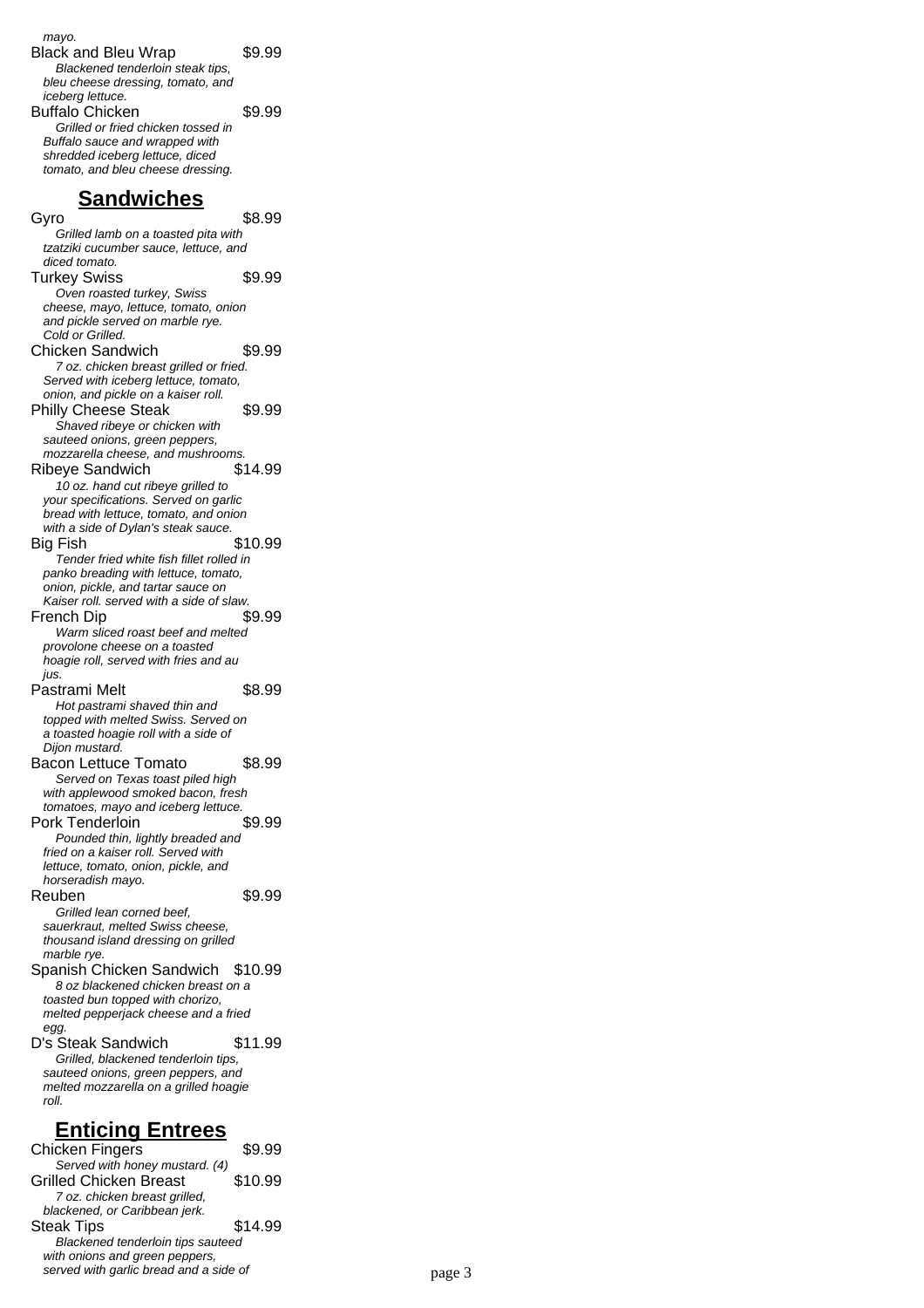Dylan's steak sauce. Blackened Ribeye \$15.99 10 oz. hand cut ribeye cooked to your specifications, served with a side of Dylan's steak sauce. Fried Shrimp \$13.99 Hand breaded shrimp fried golden brown, served with cocktail or tartar sauce, lemon wedge, and coleslaw.

Chicken Parm over Linguini \$13.99 7 oz. chicken breast breaded and fried in Italian bread crumbs. Topped with homemade marinara and melted mozzarella cheese and served over a plate of linguini with a side of garlic bread.

Linguini Marinara \$8.99 Homemade marinara over linguini with garlic bread.

Cuban Black Beans and Rice \$8.99 House made Cuban black beans served over rice. Topped with cheddar jack cheese and green onions. Served with a side of garlic bread.

D's Drunken Shrimp Linguini \$13.99 Seven plump shrimp sauteed in butter, garlic, crushed red pepper, tomato, and white wine. Tossed with linguini then topped with a parmesa/Romano blend and green onions. Served with a side of garlic bread.

Dylan's Tacos \$12.99 Choice of 2. Grilled or fried shrimp, or Cobia tacos topped with cabbage, diced onion and tropical salsa. Served with black beans and rice.

#### **Make Your Own Pizza**

| 7" Personal Pizza       | \$6.99  |
|-------------------------|---------|
| 12" Thin or Thick Crust | \$9.99  |
| 16" Thin or Thick Crust | \$12.99 |

### **Specialty Pizzas**

| 12" BBQ Chicken                  | \$12.99 |
|----------------------------------|---------|
| Homemade honey BBQ sauce,        |         |
| grilled chicken, red onion.      |         |
| 16" BBQ Chicken<br>\$15.99       |         |
| Homemade honey BBQ sauce,        |         |
| grilled chicken, red onion.      |         |
| \$12.99<br>12" Meat Lovers       |         |
| Pepperoni, sausage, Applewood    |         |
| smoked bacon.                    |         |
| \$15.99<br>16" Meat Lovers       |         |
| Pepperoni, sausage, Applewood    |         |
| smoked bacon.                    |         |
| \$12.99<br>12" Veggie            |         |
| Mushrooms, red onion, green      |         |
| pepper, black olives, tomatoes.  |         |
| \$15.99<br>16" Veggie            |         |
| Mushrooms, red onion, green      |         |
| pepper, black olives, tomatoes.  |         |
| 12" Buffalo Chicken<br>\$12.99   |         |
| Hot sauce, grilled chicken, bleu |         |
| cheese crumbles.                 |         |
| 16" Buffalo Chicken<br>\$15.99   |         |
| Hot sauce, grilled chicken, bleu |         |
| cheese crumbles.                 |         |
| \$12.99<br>12" Margherita        |         |
| Olive oil, tomato slices, basil. |         |
| \$15.99<br>16" Margherita        |         |
| Olive oil, tomato slices, basil. |         |

### **Wing It!**

| 10 <sub>pc</sub>                                                 | \$9.99  |        |  |
|------------------------------------------------------------------|---------|--------|--|
| 20 <sub>pc</sub>                                                 | \$18.99 |        |  |
| 50 pc                                                            | \$34.99 |        |  |
| 100 pc                                                           | \$64.99 |        |  |
| <b>Boneless Wings</b>                                            | \$8.99  |        |  |
| Hand breaded tenders in your<br>choice of sauce, celery and blue |         | page 4 |  |